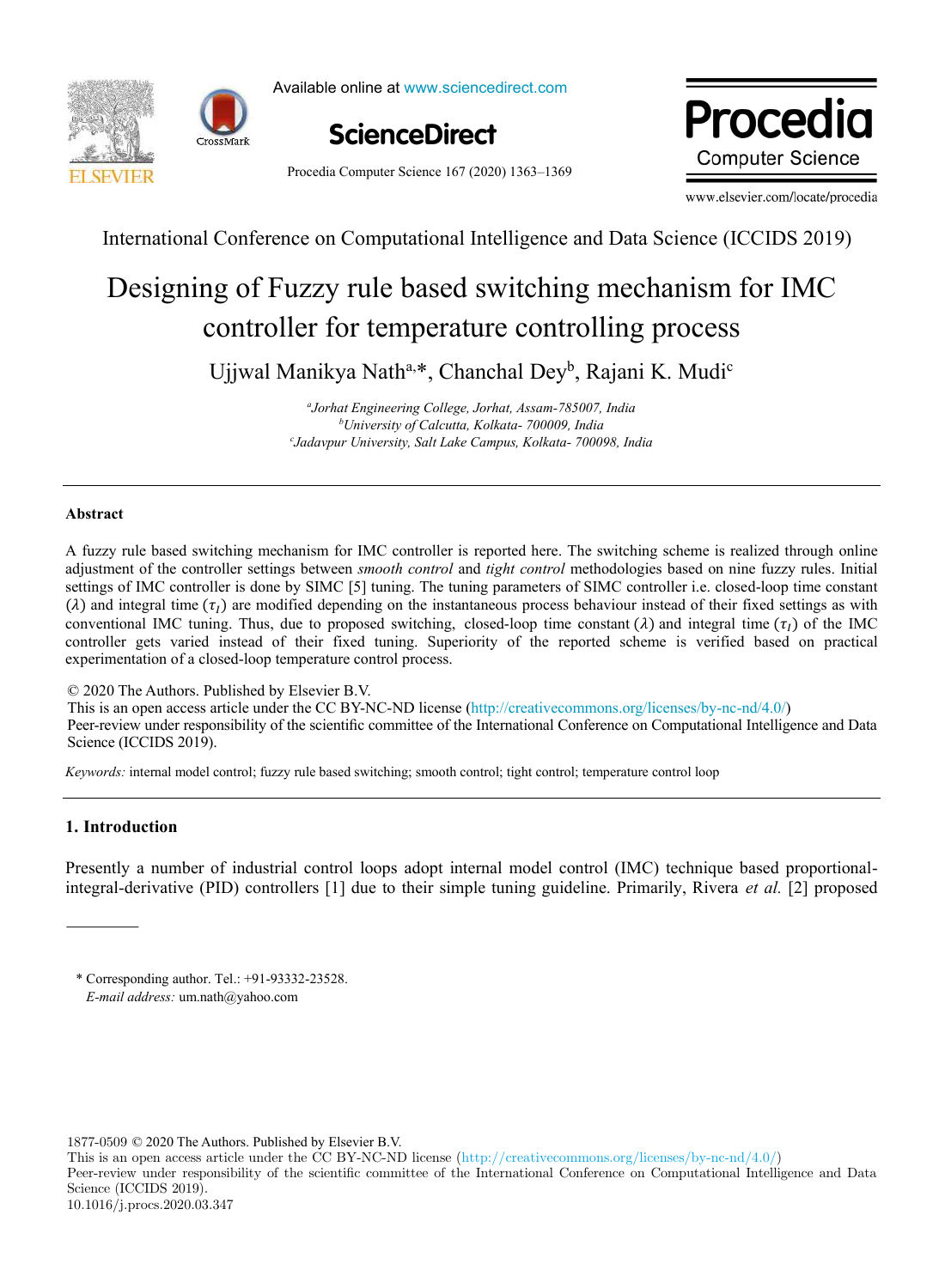IMC controller for first-order processes, subsequently Chien [3] extended the IMC scheme for second-order processes and a vivid discussion on the development of IMC-PID controllers are reported by Morari and Zafiriou [4]. Based on the closed-loop responses obtained from IMC controllers it is found that they are reasonably capable to provide satisfactory set point response but load recovery is quite sluggish for processes with lag dominating in nature. In [5] Skogestad proposed SIMC controller where smaller integral time is opted for lag dominating processes to enhance load rejection behaviour.

To ascertain improved load recovery most of the researchers suggested tight control [5-7] mode for IMC controller. In contrast, smooth process response is relatively preferred during set point tracking [8]. Hence, to ensure improved overall performance for IMC-PID controller [9-10] during closed-loop operation; smooth set point tracking along with faster load recovery is usually preferred. For achieving such desirable dynamic behaviour in control policy, various techniques are reported in the literature such as adaptive control [11-12], conventional as well as fuzzy based auto-tuner [13-16], and condition based switching scheme [17-19] for conventional IMC-PID controller.

Here, an online switching scheme is suggested for IMC-PID controller using a set of fuzzy rules. As a result, controller setting switches between *tight control* and *smooth control* based on the instantaneous process behaviour. Initially, IMC controller is tuned by SIMC settings [5, 15].The reported switching algorithm is quite simple and straightforward in nature with minimal computation and hence suitable for real-time application. To validate the efficacy of the reported methodology, closed-loop performance evaluation is made on a real-time hot air flow temperature control process by Quanser [20]. For quantitative assessment, performance indices – IAE (integral of absolute error) and ITAE (integral time of absolute error) are calculated separately during set point response and load regulation.

### **2. Designing of IMC-PID controller**

Fig. 1(a) shows the block diagram of an internal model control (IMC) scheme [2, 14, 19], and its corresponding feedback structure is depicted in Fig. 1(b).



**Fig. 1 (a)** Block diagram of IMC structure, **(b)** IMC equivalent feedback structure.

| $r(s)$ = Set point                                |  |  |
|---------------------------------------------------|--|--|
| $e(s)$ = Error = $r(s) - y(s) + \widetilde{y}(s)$ |  |  |
| $d(s)$ = Load disturbance                         |  |  |
| $u(s)$ = Controller output                        |  |  |
| $y(s)$ = Process output                           |  |  |
|                                                   |  |  |

From the inner loop of Fig. 1(b) IMC-PID expression is obtained as given by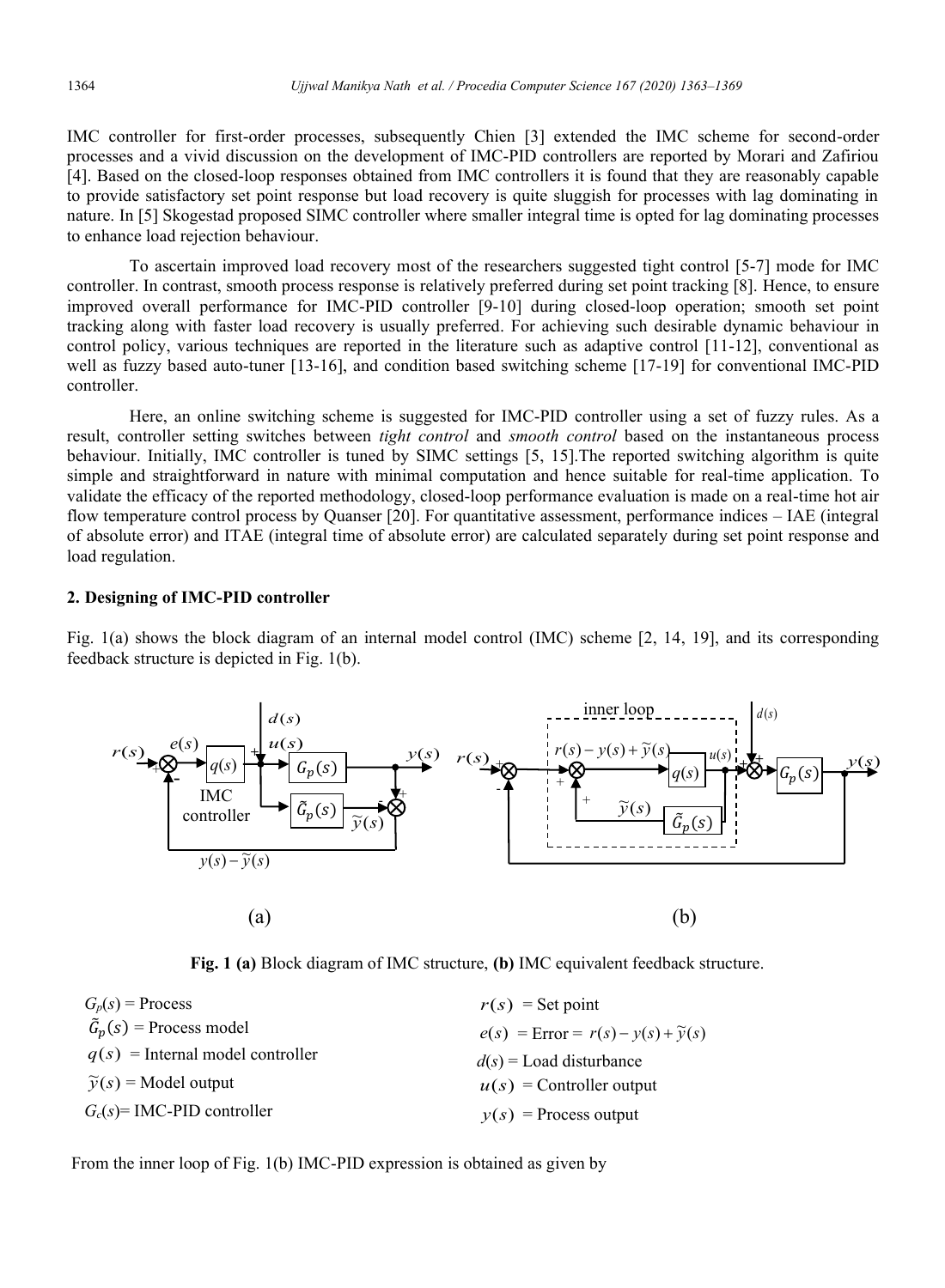$$
G_c(s) = \frac{q(s)}{1 - \widetilde{G}_p(s)q(s)}.
$$
\n<sup>(1)</sup>

Now, considering a first-order plus dead time (FOPDT) process  $\tilde{G}_p(s) = \frac{R_p}{s} e^{-\theta s}$ *p*  $p(s) = \frac{\kappa_p}{\tau_p s + 1} e^{-\frac{\kappa_p}{\tau_p s}}$  $\widetilde{G}_p(s) = \frac{k_p}{s} e^{-\theta}$ τ −  $=\frac{p}{\tau_{p}S+}$  $\widetilde{G}_p(s) = \frac{k_p}{\tau_p s + 1} e^{-\theta s}$  where  $k_p$  is the process gain, *p* is the open-loop time constant, and *θ* is the time delay. Consequently, IMC-PID controller can be formulated for the said FOPDT model through the following steps –

**Step I:** The chosen FOPDT model is divided into two portions – inverting ( $\widetilde{G}_{p+}(s)$ ) and non-inverting ( $\widetilde{G}_{p-}(s)$ )

i.e. 
$$
\widetilde{G}_p(s) = \widetilde{G}_{p+}(s)\widetilde{G}_{p-}(s) = \left(\frac{K_p}{(\tau_p s + 1)(0.56s + 1)}\right)(-0.56s + 1)
$$
 where the dead time is approximated by first-order  
Pade's approximation  $e^{-\theta s} = \frac{-0.56s + 1}{0.56s + 1}$ .

**Step II:** IMC controller is realised by cascading a first-order filter  $f(s) = \frac{f(s)}{f(s+1)}$  $\dot{f}(s) = \frac{1}{\left(\lambda s + \cdots\right)}$ = *s*  $f(s) = \frac{1}{(\lambda s + 1)}$  with invertible part ( $\widetilde{G}_{p+}(s)$ )

i.e. 
$$
q(s) = \tilde{q}(s)f(s) = \tilde{G}_{p+}^{-1}(s)f(s) = \frac{(\tau_p s + 1)(0.56s + 1)}{K_p} \frac{1}{(\lambda s + 1)}
$$
.

**Step III:** Substituting the expressions obtained from Step I and Step II in Eqn. (1) and comparing with the relation of non-interacting PID [21] controller  $\left| k_c \right| \frac{i_1 i_D s + i_1 s + 1}{\tau_{\text{S}} s}$ J  $\setminus$  $\overline{\phantom{a}}$  $\overline{\mathcal{L}}$ ſ  $\overline{\phantom{a}}$  $\frac{1}{2}$  $\overline{\phantom{a}}$  $\mathsf{I}$ L  $\int \tau_I \tau_D s^2 + \tau_I s +$ *s*  $k_c \frac{\tau_I \tau_D s^2 + \tau_I s}{\tau_I}$ *I*  $\tau_c$ <sup> $\frac{\epsilon_I \epsilon_D^3 + \epsilon_I}{\tau_s s}$ </sup>  $\tau_I \tau_D s^2 + \tau_I s + 1$ , IMC-PID tuning parameters ( $k_c$ : proportional gain,

 $\tau$ <sub>*I*</sub> : integral action time, and  $\tau$ <sub>*D*</sub> : derivative time) are obtained.

$$
k_c = \frac{\tau_p + \theta/2}{k_p(\lambda + \theta/2)}, \ \tau_f = \tau_p + \theta/2 \ , \ \tau_D = \frac{\tau_p \theta}{2\tau_p + \theta} \ . \tag{2}
$$

Eqn. (2) represents the IMC-PID settings for conventional FOPDT process. It is capable to provide good set point response but load rejection response is not satisfactory owing to larger value of  $\tau_I$  for processes with lag dominating in nature. To improve load recovery, literature survey [5-7, 9] reveals that there are two alternatives, either the controller is to be tuned with smaller value of integral time or it should have larger value of proportional

gain. Skogestad proposed SIMC [5] controller with  $k_c = \frac{p}{k_c(\lambda + \theta)}$ τ  $=\frac{p}{k_c(\lambda+1)}$ *c*  $k_c = \frac{\epsilon_p}{k_c(\lambda + \theta)}$  and  $\tau_l = \min{\lbrace \tau_p, 8\theta \rbrace}$ , but it results undesired

oscillation during set point tracking.

Therefore, based on the previous discussions and recommendation made in [19] it is quite apparent that larger value for  $\lambda$  and  $\tau_l$  is desirable for smooth set point tracking with lesser oscillation. On the contrary, during load change, smaller value for  $\lambda$  and  $\tau_l$  is preferred for faster load recovery. Hence, to ensure enhanced closed-loop performance throughout set point response and load regulation, switching (*SW*) between *smooth control* and *tight control* will be advantageous based on the instantaneous process operating condition for providing appropriate values of  $\lambda$  and  $\tau_l$ .

#### **3. Proposed fuzzy rule based auto-tuning mechanism**

Flow chart of the reported online fuzzy rule based switching for IMC control technique with Mamdani type inferencing [14] is shown in Fig. 3. In the following section, we will discuss in detail about the operating principle of the proposed online switching mechanism.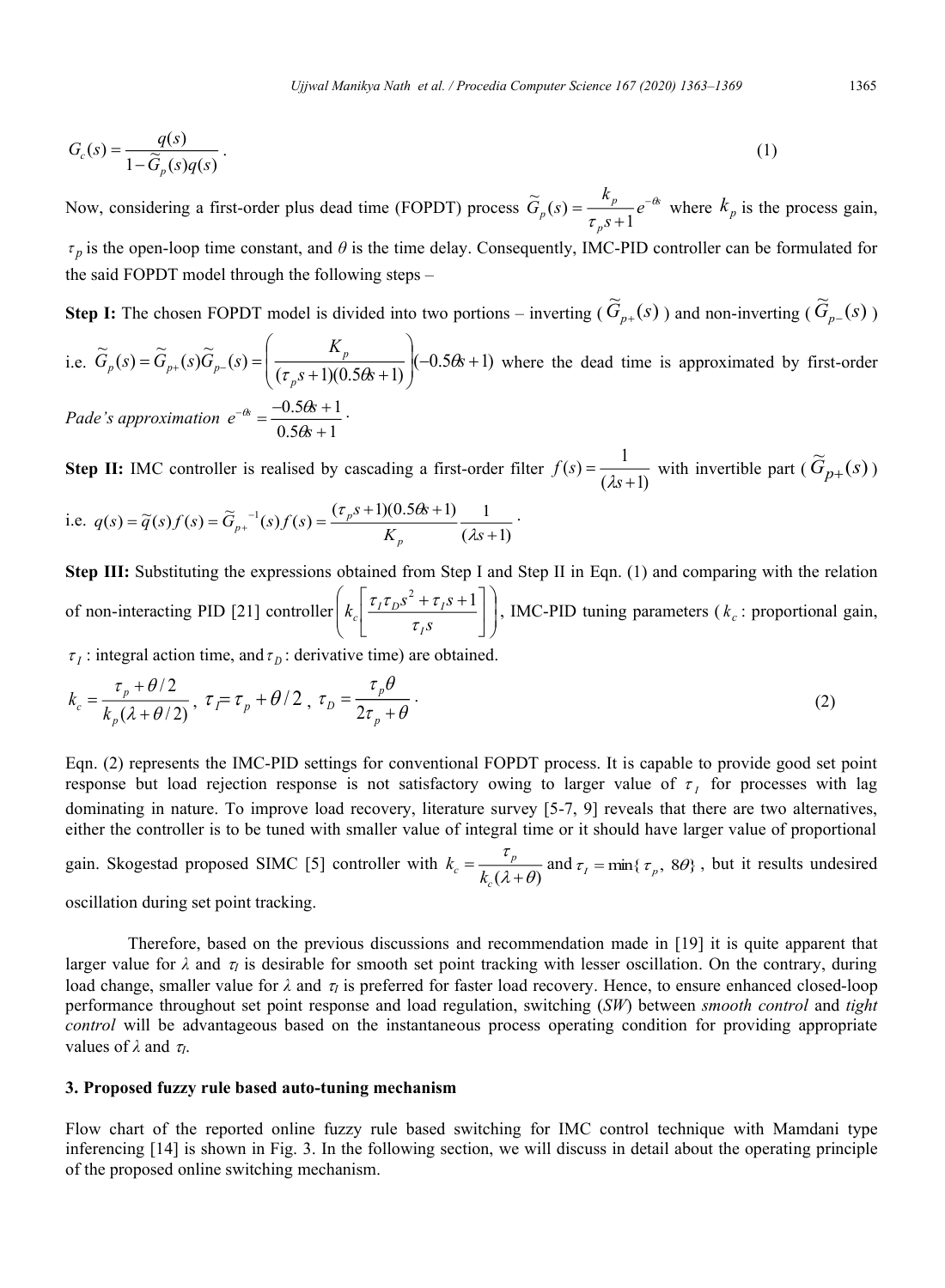

functions of  $E$  and (d)  $\Delta R$ .

**Fig. 2** Membership function **of** *e* (d) resultant membership

Initially, unit step input (i.e. set point change  $r(k)$ ) is applied to the process and corresponding normalized value of set point  $r_N(k)$  is calculated. Subsequently, the normalized change in set value  $(\Delta r_N(k) = r_N(k) - r_N(k-1))$  is computed. For a given set point change, error signal  $(e(k)=r(k)-y(k))$  is obtained and the corresponding normalized error  $(e^N/k)$  and normalized change of error  $(\Delta e^N/k)$  are evaluated. Both the  $e^N/k$  and  $\Delta e^N/k$  are fed to the *fuzzy logic block 1* and  $\Delta r_N(k)$  is fed to *fuzzy logic block 2* as shown in Fig. 3. Membership function (MF) of  $e_N(k)$ ,  $\Delta e_N(k)$ and  $\Delta r_N(k)$  are chosen as symmetrical triangles having 50% overlap with neighbouring MFs as depicted in Fig. 2(a), Fig. 2(b), and Fig. 2(e) respectively. Output of the *fuzzy logic block 1* is denoted by *E* whose membership function is shown in Fig. 2(c) and Fig 2(d) respectively. The output of the *fuzzy logic block 1* and *fuzzy logic block 2* are passed through an absolute block and enters into the *fuzzy rule based switching mode selection* block. Output of the *fuzzy rule based control mode selection block* is based on current process operating condition which results suitable values for  $\lambda$  and  $\tau$ . Here, due to the proposed fuzzy rule based online switching, IMC-PID controller gets tuned either with *smooth tuning* (*SW* position is L) or *tight tuning* (*SW* position is H) parameters ( $\lambda$  and  $\tau_l$ ) during

## **4. Real-time experimentation**

closed-loop operation.

Real-time closed-loop experiment is performed on a temperature process manufactured by Quanser [20]. In this setup three thermocouples are there as shown in Fig. 4. Furthest from the heater i.e. the third thermocouple (T3 in the Fig. 4) is chosen for our experimental evaluation. Quanser DAQ module is utilized to interface between the temperature process and PC. Our reported controller is designed in PC employing MATLAB-SIMULINK. To keep the temperature at the desired value axial fan speed is controlled (0-5 V) to regulate the air flow rate through the duct. In the beginning of our experimentation room temperature (i.e. ambient temperature) was measured. Subsequently, mathematical model of the experimental set up is identified using process reaction curve (PRC) method. Here, 4 V step change is applied in axial fan supply voltage and corresponding temperature change is observed. Mathematic model of the experimental set up is obtained from PRC plot (as shown in Fig. 5(a)) and it is

given by 
$$
G_p = \frac{10.75}{50.2s + 1} e^{-2s}
$$
.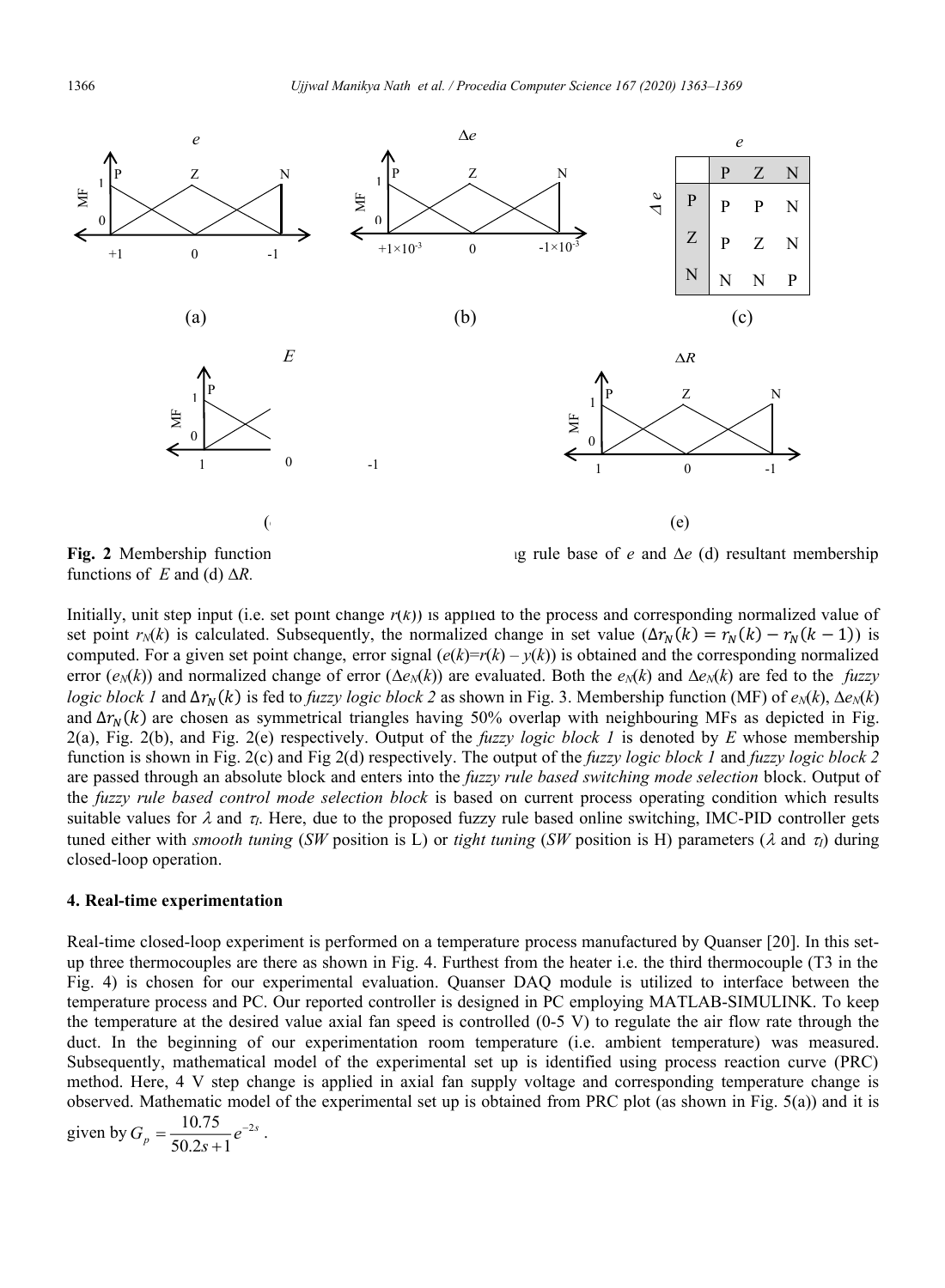

**Fig. 3** Flow chart of fuzzy rule based switching for IMC controller.



**Fig. 4** Temperature control loop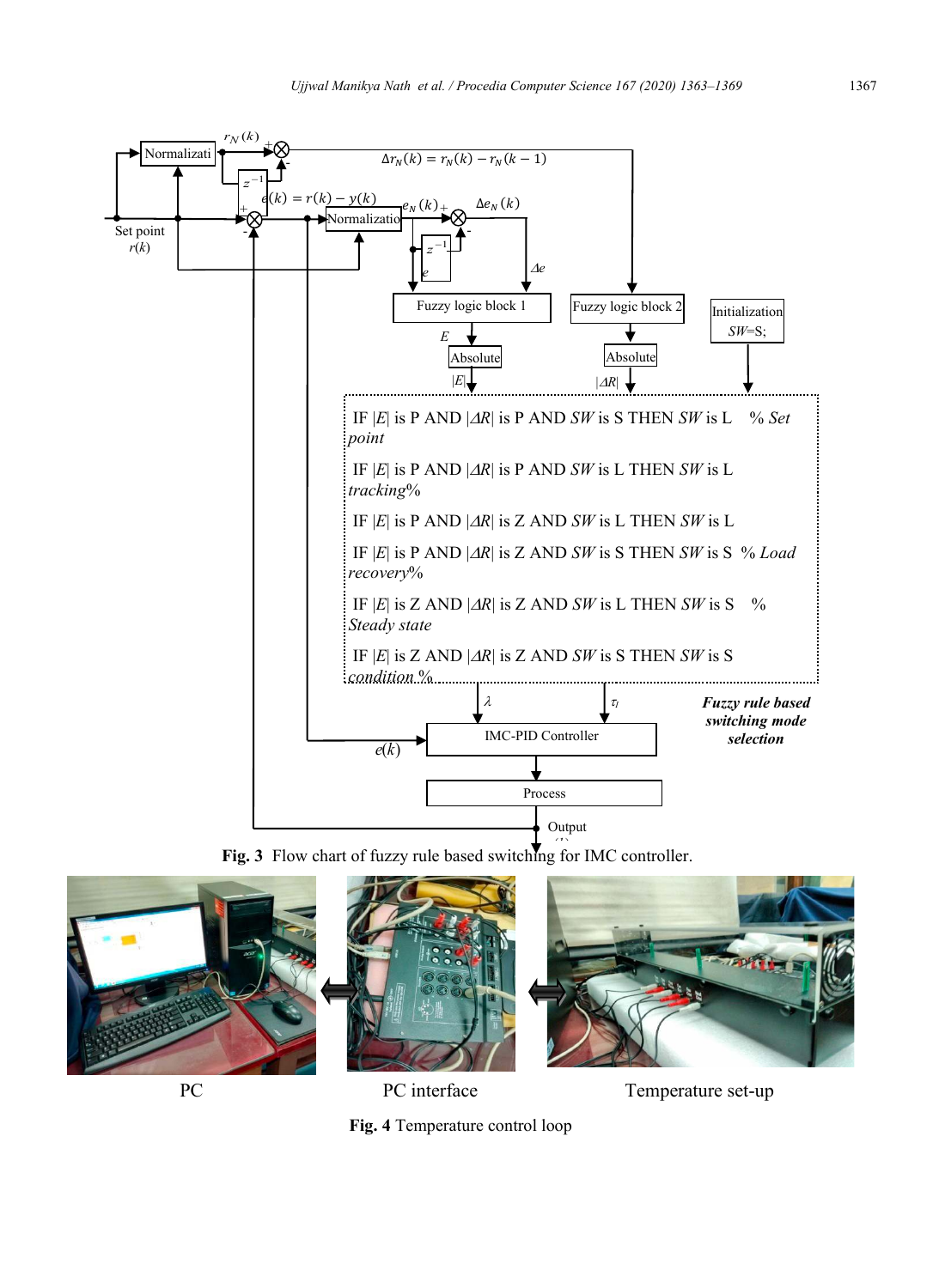Based on the obtained model, PID controller is tuned with SIMC [5] relation. When the temperature reaches the desired value, two separate load varying signals are incorporated separately at 250 sec (+2 V step change) and 600 sec (-2 V step change) as depicted in Fig. 5(b). Closed-loop performance indices IAE and ITAE are listed in Table I. From the Fig. 5(b) and Table I it is found that the proposed *fuzzy rule based switching* scheme is competent to provide improved performance in comparison to conventional SIMC-PI [5] settings during both set point response and two separate load recovery phases.



**Fig. 5** (a) PRC response of temperature loop (b) close-loop process response with control action.

| <b>Operating condition</b> | <b>IAE</b> |          | <b>ITAE</b>        |                    |
|----------------------------|------------|----------|--------------------|--------------------|
|                            | SIMC[5]    | Proposed | SIMC[5]            | Proposed           |
| Set-point tracking         | 334.55     | 243.68   | $1.11 \times 10^4$ | $3.09\times10^{3}$ |
| Load disturbance 1         | 48.90      | 26.76    | $1.75 \times 10^4$ | $9.78 \times 10^3$ |
| Load disturbance 2         | 44.55      | 25.46    | $2.95 \times 10^4$ | $1.70\times10^{4}$ |

**Table I.** Performance indices of SIMC and proposed switching IMC controller

#### **5. Conclusion**

Here, an online fuzzy rule based switching scheme for IMC-PID controller is proposed and its performance is tested on a practical temperature control process. Initial setting of the IMC controller is chosen from SIMC-PI settings. Motivation of the reported work can be described as smooth control (larger values for  $\lambda$  and  $\tau$ ) is preferred during set point tracking and in contrast to ensure faster load rejection tight control (smaller values of  $\lambda$  and  $\tau_l$ ) is opted. Instead of fixed values of tuning parameters for IMC controllers as with conventional setting, i.e*.* static closed-loop time constant ( $\lambda$ ) and integral time ( $\tau_l$ ), dynamic nature is incorporated by selecting suitable values for  $\lambda$  and  $\tau_l$ based on the current process operating status. Real-time performance of the proposed scheme is tested on a temperature control set-up i.e. a single input single output process. In future, performance of the reported scheme may be tested on multi-variable systems having more than one process variables. Here, only nine fuzzy rules are being utilized to realize the switching mechanism, so there is a scope for employing more number of fuzzy rules to improve the closed-loop performance of the reported switching mechanism based IMC controller.